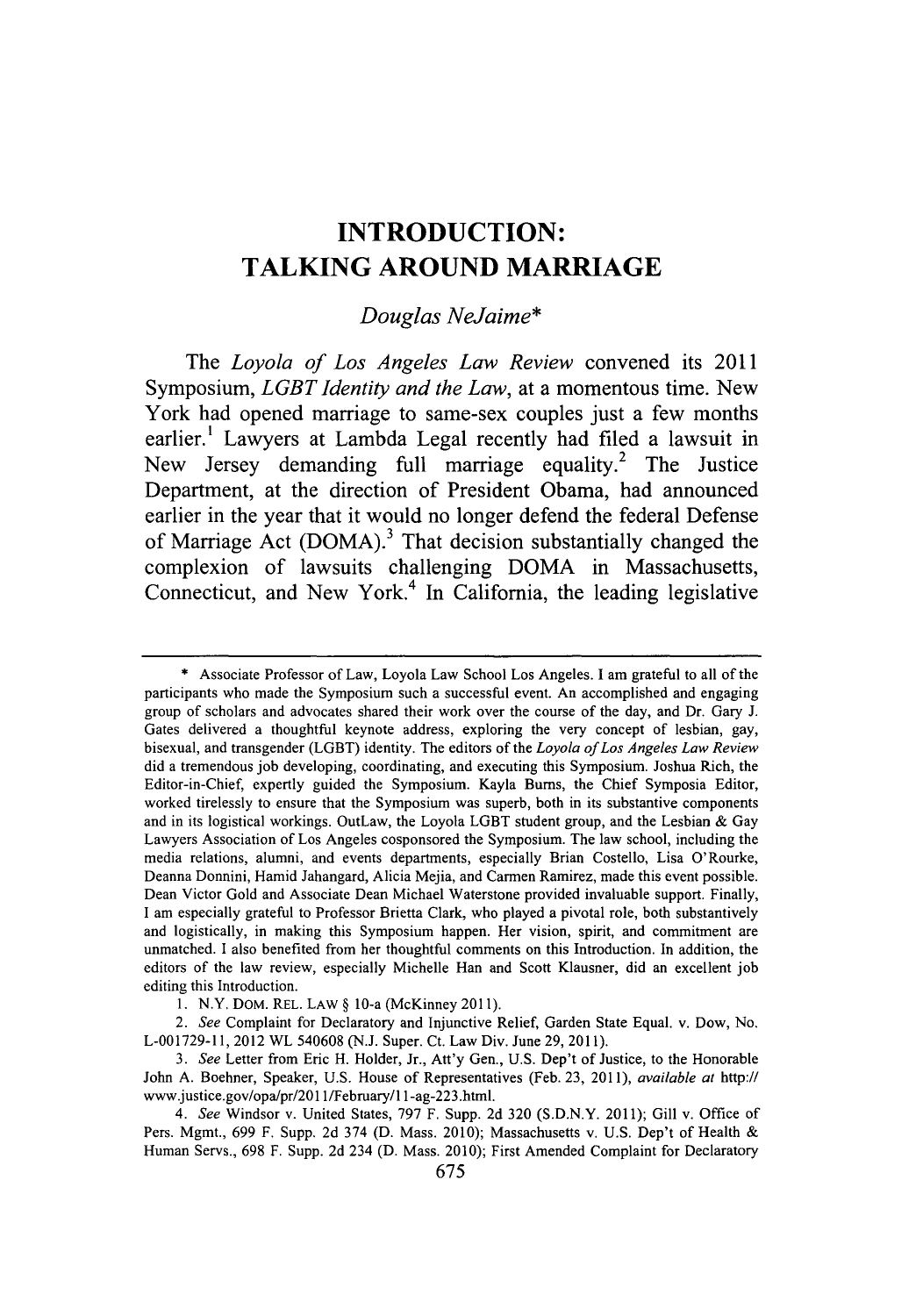advocacy organization, Equality California, was conducting a series of town hall meetings to determine whether the organization should attempt to repeal Proposition **8** in 2012, thereby establishing marriage equality through the initiative process.<sup>5</sup> Equality California ultimately decided not to pursue a ballot proposition while *Perry v. Brown,6* the suit challenging Proposition **8,** was ongoing. *In Perry,* the California Supreme Court was considering, at the request of the Ninth Circuit, whether the proposition proponents could step into the shoes of the state to defend the initiative and appeal an adverse ruling when state officials refused to do so; a month after the Symposium, the court decided that they could and sent the case back to the Ninth Circuit.<sup>8</sup> Meanwhile, California had become the latest site of a DOMA suit, as Lambda Legal challenged the law in *Golinski v. U.S. Office of Personnel Management.9*

Marriage equality was pushing its way forward in legislatures and courts, at both the federal and state levels, in California and the rest of the country. The Symposium brought together leading scholars and advocates in the field of lesbian, gay, bisexual, and transgender (LGBT) law at a time when the country was focusing more and more attention on marriage for same-sex couples.

Yet the Symposium's schedule did not feature a single panel dedicated to marriage. Instead, speakers contributed to panels on antidiscrimination law, constitutional culture, health care, and family law. And Dr. Gary J. Gates delivered a keynote address on the demography of the LGBT population.10 **A** whole day, it seemed, without marriage.

and Injunctive Relief at 2, Pedersen v. Office of Pers. Mgmt., No. **310 CV 1750** (VLB) **(D.** Conn. Jan. 14, **2011).**

*<sup>5.</sup> See* Karen Ocamb, *Equality California Town Hall in WeHo Split on Repealing Prop 8,* LGBT POV (May 24, 2011, **8:57** PM), http://lgbtpov.frontiersla.com/2011/05/24/equalitycalifornia-town-hall-in-weho-split-on-repealing-prop-8.

**<sup>6.</sup>** Nos. **10-16696, 11-6577,** 2012 WL **372713** (9th Cir. Feb. **7,** 2012).

*<sup>7.</sup> See* **EQUAL. CAL., BUILDING A STATE OF EQUALITY:** 2011 YEAR-END REPORT **3** (2012), *available at* http://www.eqca.org/atf/cf/%7B34f258b3-8482-4943-91cb-08c4b0246a88%7D/2011 REPORT.PDF.

**<sup>8.</sup>** Perry v. Brown, **265 P.3d** 1002, **1007** (Cal. **2011).**

*<sup>9.</sup> See* Second Amended Complaint at 1-2, Golinski v. **U.S.** Office of Pers. Mgmt., No. **C 10-00257 JSW,** 2012 WL **569685 (N.D.** Cal. Feb. 22, 2012).

**<sup>10.</sup>** Dr. Gary **J.** Gates, Williams Distinguished Scholar, Williams Inst., **UCLA** Sch. of Law, Keynote Address at Loyola of Los Angeles Law Review Symposium: LGBT Identity and the Law (Oct. 21, **2011).**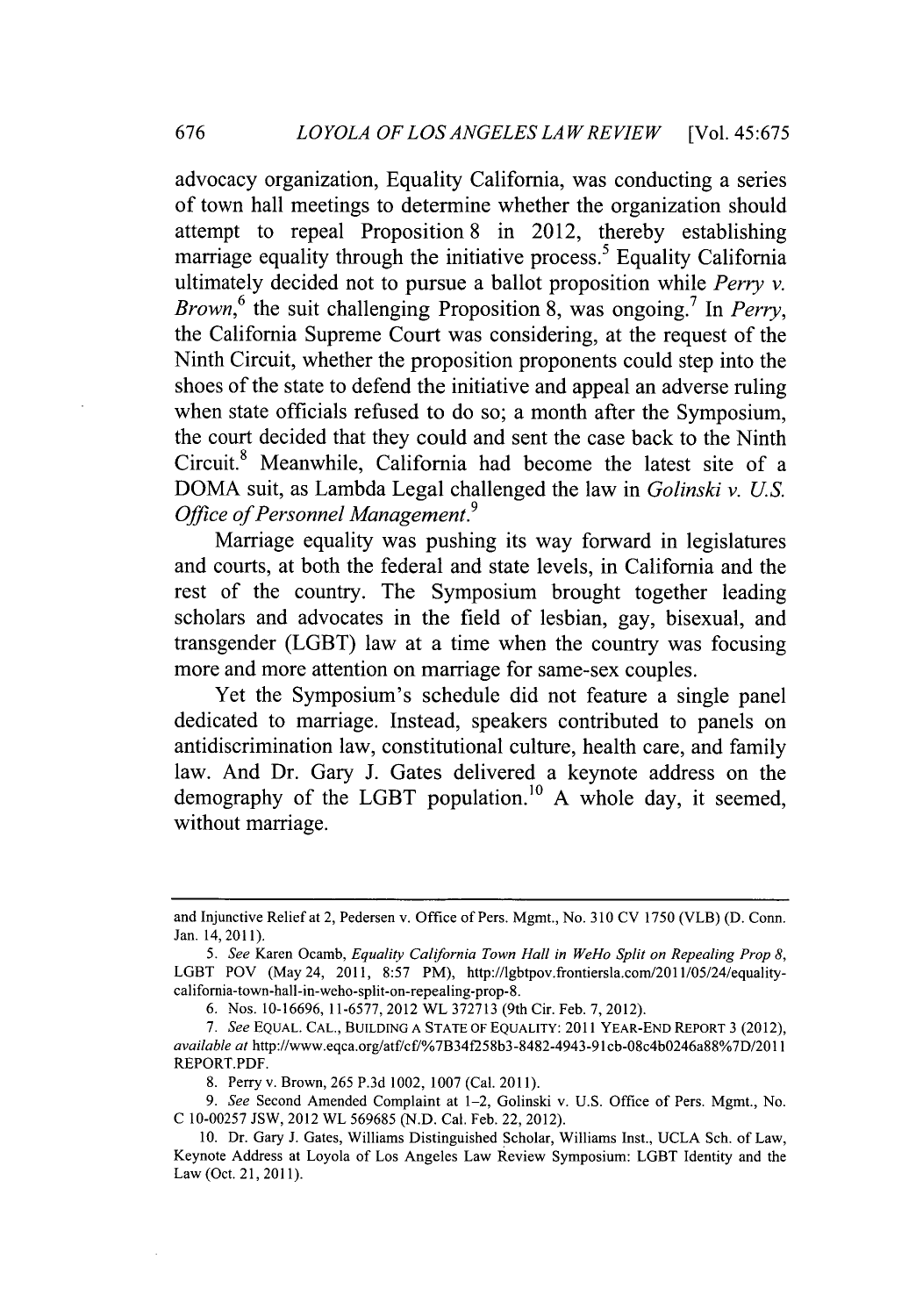Marriage, though, was always lurking in the background. It set the stage for discussion, provided the context for analysis, furnished the basis for comparison, and highlighted the points of conflict. On the Antidiscrimination panel, $\frac{1}{1}$  Jennifer Pizer urged the passage of an updated version of the Employment Non-Discrimination Act **(ENDA),** the proposed federal law that would outlaw workplace discrimination based on sexual orientation and gender identity.<sup>12</sup> In discussing necessary updates to the bill, Pizer had to grapple with the issue of marriage. $13$  More same-sex couples have access to marriage under state law, yet **ENDA,** a federal law, adheres to DOMA's restrictive definition of "spouse" and explicitly excludes employee benefits from its coverage. In arguing that **ENDA** should provide for partner and family benefits-a key component of employee compensation-Pizer appealed to the increasing recognition of samesex couples by both private and public employers.<sup>14</sup>

On the Constitutional Culture panel,<sup>15</sup> Jon Davidson discussed Lambda Legal's decision making regarding case selection, specifically focusing on Supreme Court litigation strategy.<sup>16</sup> While Davidson analyzed a wide range of issues and cases, his comments seemed especially pertinent to the trajectory of marriage litigation, particularly the interaction between the pending DOMA cases, including Lambda Legal's *Golinski* suit, and *Perry,* the Proposition **8** challenge brought **by** the American Foundation for Equal Rights.17 Marriage litigation informs debates within the movement about litigation timing, and some of the pending marriage cases provide the most likely candidates for eventual Supreme Court review.

On the Health Care panel,<sup>18</sup> Dr. Ilan Meyer introduced the concept of minority stress, which he developed in the context of sexual minorities, to discuss the adverse health effects that LGB

**<sup>11.</sup>** James Gilliam, Deputy Executive Director of the **ACLU** of Southern California and Adjunct Professor at Loyola Law School Los Angeles, expertly moderated this panel.

<sup>12.</sup> Jennifer **C.** Pizer, Legal Dir. **&** Arnold **D.** Kassoy Senior Scholar of Law, Williams Inst., **UCLA** Sch. of Law, Remarks at Loyola of Los Angeles Law Review Symposium: LGBT Identity and the Law (Oct. 21, **2011).**

*<sup>13.</sup> Id.*

*<sup>14.</sup> Id.*

*<sup>15.</sup>* I moderated this panel.

**<sup>16.</sup>** Jon Davidson, Legal Dir., Lambda Legal, Remarks at Loyola of Los Angeles Law Review Symposium: LGBT Identity and the Law (Oct. 21, **2011).**

*<sup>17.</sup> Id.*

**<sup>18.</sup>** Professor Clark skillfully structured the conversation on this panel.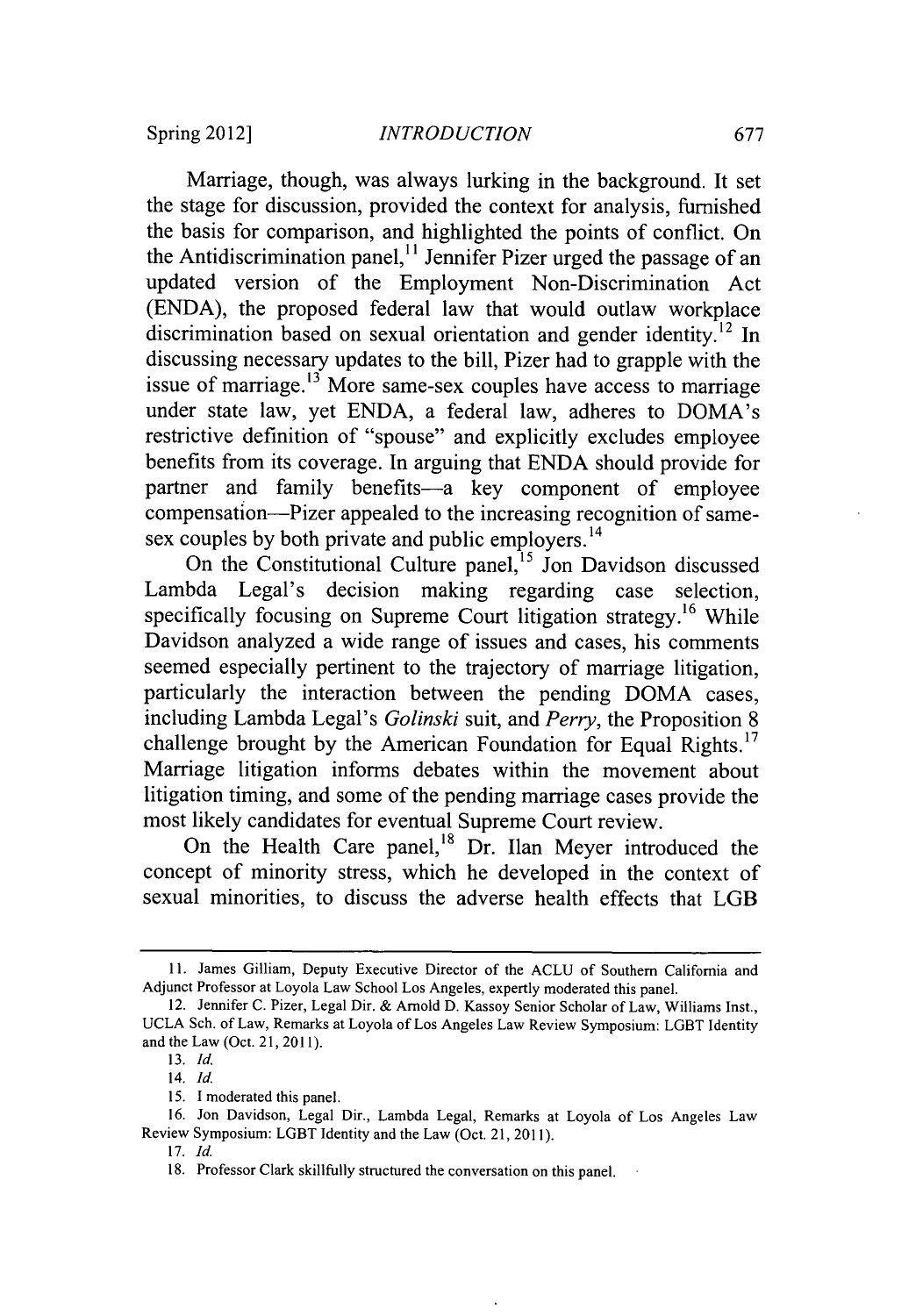individuals experience because of discrimination and prejudice.<sup>19</sup> While multiple forms of discrimination in a variety of domains harm LGB individuals, the exclusion of same-sex couples from marriage constitutes a key form of discrimination that perpetuates stigma and feelings of exclusion. 20 Indeed, Meyer used the *Perry* trial as a lens through which to explore the impact of minority stress, recounting how, as an expert witness at the trial, he explained that the state's restrictive marriage law exposes LGB individuals to stigma that impacts physical and mental health outcomes.<sup>21</sup>

Finally, on the LGBT Families panel,<sup>22</sup> marriage set the backdrop for all three presentations, even though the speakers explicitly drew attention to children in nonmarital families. Professor Courtney Joslin developed a model of parentage that looked to voluntary participation and functionality to address parentage across a range of contexts, including situations involving assisted reproductive technology—without regard to marital status.<sup>23</sup> Professor Nancy Polikoff addressed the needs of children and parents in nonmarital families, including households headed **by** both samesex and different-sex couples.<sup>24</sup> Polikoff argued that marriage advocacy **by** LGBT rights groups marginalizes the needs of these families **by** shoring up the connection between parentage and marriage. **25** Finally, Professor Melissa Murray critiqued the rhetoric around illegitimacy in LGBT rights work, arguing that positioning the stigma of illegitimacy as a harm stemming from the denial of marriage to same-sex couples props up racialized notions of single

*25. Id.*

**<sup>19.</sup>** Dr. Ilan Meyer, Williams Senior Scholar for Pub. Policy, Williams Inst., **UCLA** Sch. of Law, Remarks at Loyola of Los Angeles Law Review Symposium: LGBT Identity and the Law (Oct. 21, **2011).** Because Dr. Meyer addressed sexual orientation distinctions in relationship recognition, he dealt explicitly with lesbian, gay, and bisexual individuals and did not include transgender individuals in his analysis.

*<sup>20.</sup> Id.*

*<sup>21.</sup> Id.;* see Perry v. Schwarzenegger, 704 F. Supp. **2d 921, 935 (N.D.** Cal. 2010).

<sup>22.</sup> Professor Jennifer Rothman, Professor of Law and Joseph Scott Fellow at Loyola Law School Los Angeles, did a wonderful **job** moderating the lively discussion on this panel.

**<sup>23.</sup>** Professor Courtney Joslin, Acting Professor of Law, **UC** Davis Sch. of Law, Remarks at Loyola of Los Angeles Law Review Symposium: LGBT Identity and the Law (Oct. 21, **2011).**

<sup>24.</sup> Professor Nancy Polikoff, Professor of Law, Am. Univ. Wash. Coll. of Law; McDonnell/Wright Visiting Chair of Law **&** Faculty Chair, Williams Inst., **UCLA** Sch. of Law, Remarks at Loyola of Los Angeles Law Review Symposium: LGBT Identity and the Law (Oct. 21, **2011).**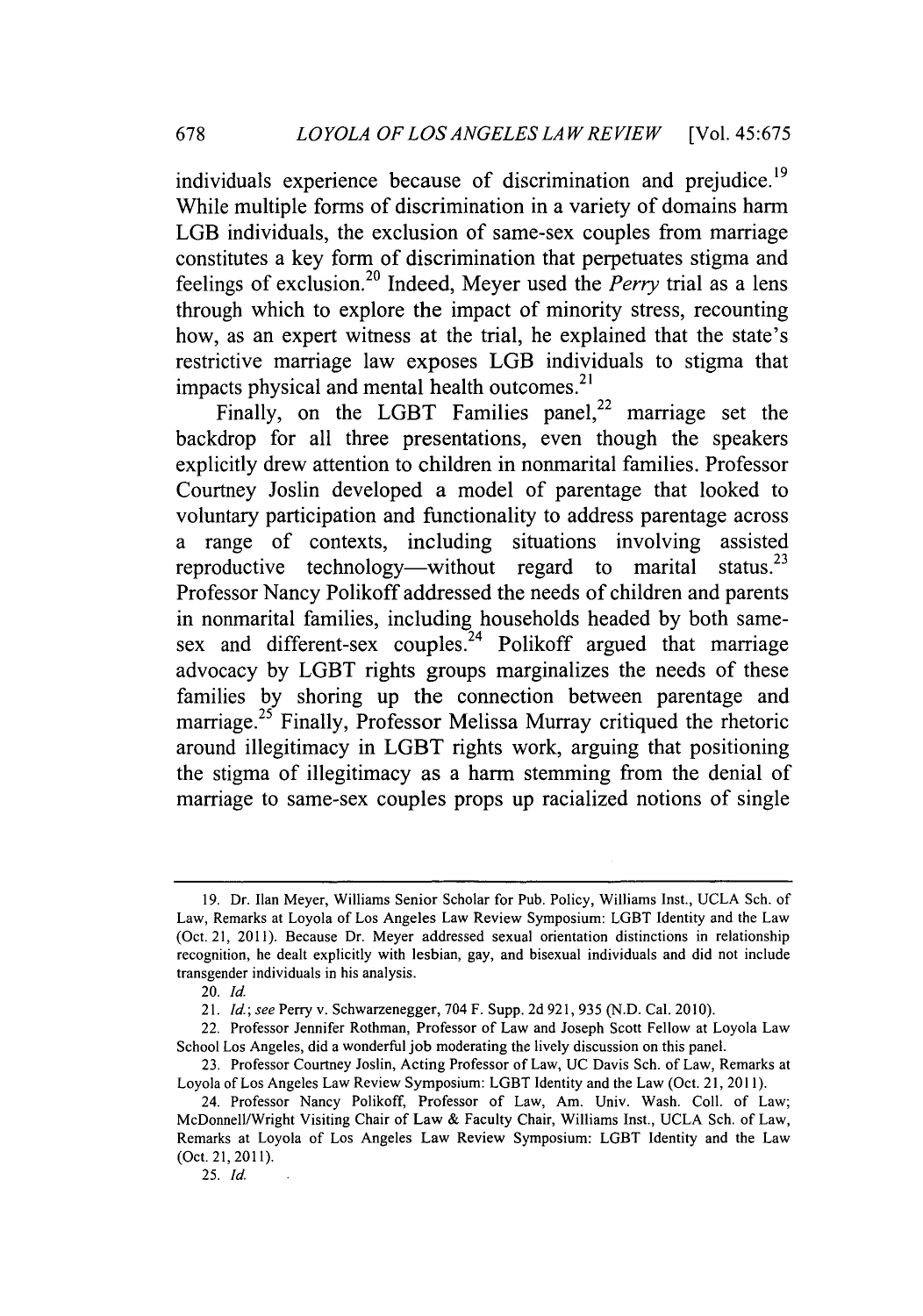parenthood that continue to harm African American and low-income women. <sup>26</sup>

Marriage, it seemed, was nowhere and everywhere at the same time. What the Symposium accomplished has become an increasingly rare feat: the speakers devoted an entire day of discussion and debate to LGBT rights and managed to contextualize marriage within the conversation. Marriage did not define and structure the dialogue around sexuality and gender. Rather, it provided a lens for analysis and often receded into the background.

This defining aspect of the Symposium allowed the speakers to uncover and develop important themes that otherwise might never have emerged. In this Introduction, **I** highlight four of those themes: **(1)** the connections and cleavages between the LGBT movement and other identity-based social movements; (2) the broader normative debates and conflicts into which LGBT rights fit; **(3)** the importance of "looking to the bottom"<sup>27</sup> or "mapping the margins"<sup>28</sup> in a way that departs from, rather than reproduces, the debate over who marriage helps and hurts; and (4) the continuing significance of the closet in the lives of LGBT individuals. In the discussion that follows, **I** briefly explore the interventions **by** the Symposium participants, with particular attention to the authors contributing to this Symposium issue, along these four dimensions.

#### **I.** EXPLORING INTERMOVEMENT COMMONALITY **AND CONFLICT**

Zooming out from the issue of marriage exposed past, present, and future connections between the LGBT rights movement and other identity-based social movements. It also uncovered divisions to which LGBT scholars and advocates should attend moving forward. The panelists suggested both the possibilities and the limitations of cross-pollination between movements, locating the potential for

**<sup>26.</sup>** Professor Melissa Murray, Professor of Law, Berkeley Law, Remarks at Loyola of Los Angeles Law Review Symposium: LGBT Identity and the Law (Oct. 21, **2011).**

**<sup>27.</sup>** *See* Mari **J.** Matsuda, *Looking to the Bottom: Critical Legal Studies and Reparations, 22* HARV. C.R.-C.L. L. REV. **323,** 324 **(1987)** ("Looking to the bottom-adopting the perspective of those who have seen and felt the falsity of the liberal promise—can assist critical scholars in the task of fathoming the phenomenology of law and defining the elements of justice.").

*<sup>28.</sup> See* Kimberl6 Crenshaw, *Mapping the Margins: Intersectionality, Identity Politics, and Violence Against Women of Color,* 43 **STAN.** L. REV. 1241, 1243-44 **(1991)** (urging attention to the intersectional identities marginalized **by** conventional discourses of identity politics).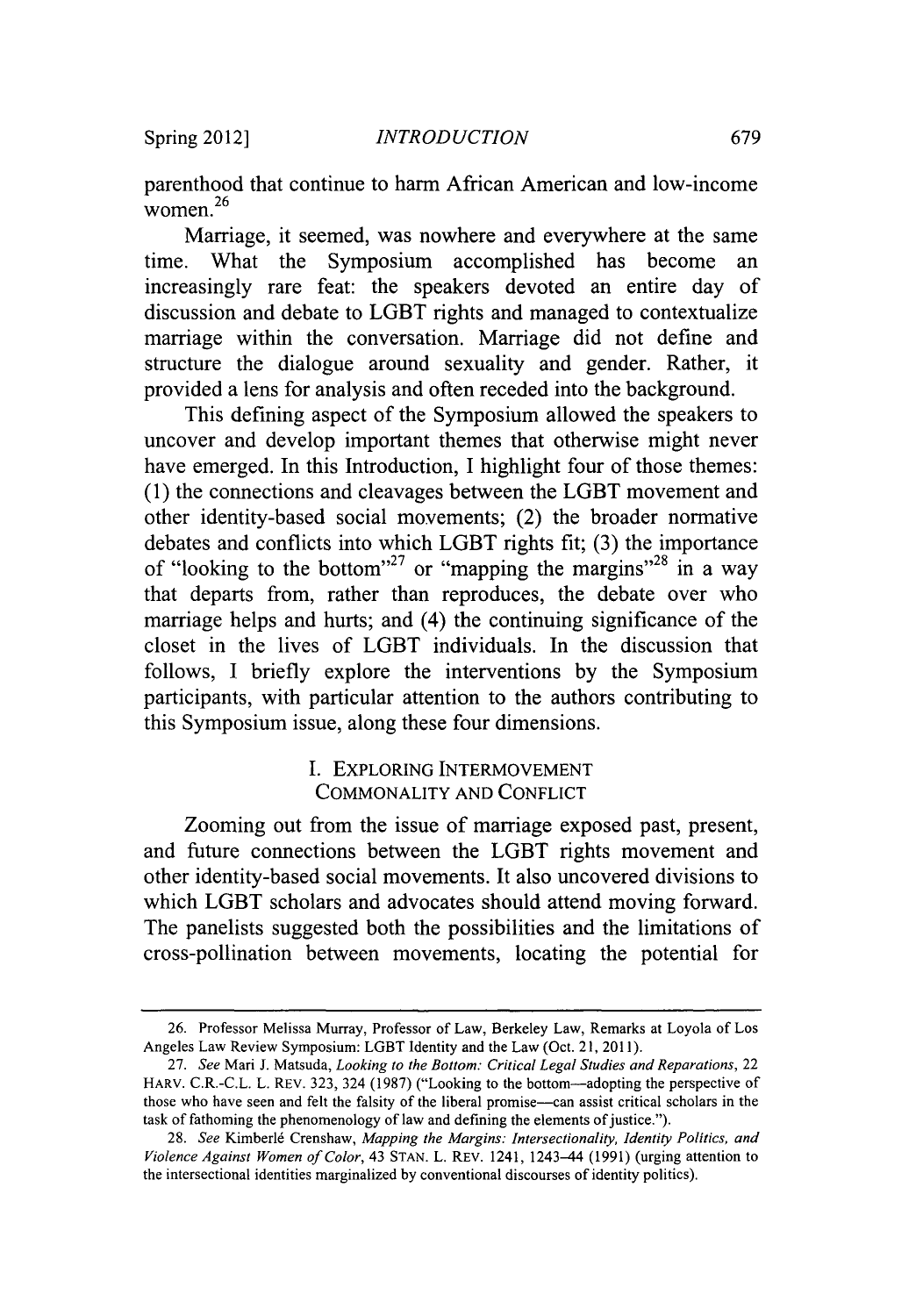coalitional social-justice campaigns while also alerting us to the obstacles to collaboration in a world increasingly hostile to state interventions on behalf of subordinated groups. Ultimately, they located two particularly important cross-movement relationships for the LGBT movement: the women's movement and the disability movement.

In this issue, Brad Sears<sup>29</sup> and his coauthors present original empirical research on HIV discrimination in Los Angeles County.<sup>30</sup> They connect low levels of HIV discrimination **by** dentists to successful legal advocacy, which, in part, brought **HIV/AIDS** under the umbrella of disability. 31 The disability movement had secured passage of the Americans with Disabilities Act **(ADA),** an omnibus federal antidiscrimination law, which offered opportunities to LGBTrights lawyers.32 *In Bragdon v. Abbott,33* attorneys at Gay **&** Lesbian Advocates **&** Defenders successfully argued to the **U.S.** Supreme Court that the **ADA** covered people living with **HIV/AIDS. <sup>34</sup>**As Sears and his colleagues explain, California activists had pursued HIV-discrimination litigation against Western Dental, a large-scale dental provider, well before the Supreme Court's landmark decision.<sup>35</sup> In the Western Dental litigation, advocates seized on a *1985* Los Angeles ordinance that provided antidiscrimination protection to people living with  $HIV/AIDS<sup>36</sup>$  In that litigation, advocates from the American Civil Liberties Union, Lambda Legal, and **AIDS** Project Los Angeles joined lawyers from the Western Law Center for the Handicapped. $37$  In the fight against HIV discrimination, intermovement coordination and collaboration produced multidimensional and creative strategies at all levels of government. Ultimately, the research conducted **by** Sears and his

**<sup>29.</sup>** Executive Director **&** Roberta **A.** Conroy Senior Scholar of Law and Policy, Williams Institute, Assistant Dean, **UCLA** School of Law.

*<sup>30.</sup>* See Brad Sears, Christian Cooper, Fariba **S.** Younai **&** Tom Donohoe, *HIV* Discrimination in Dental Care: Results of a Testing Study in Los Angeles County, 45 **LOY. L.A.** L. REv. **909** (2012).

**<sup>31.</sup>** *Id* at 946-47.

**<sup>32.</sup>** See id. at **920-21.**

**<sup>33.</sup>** 524 **U.S.** 624 **(1998).**

<sup>34.</sup> *Id* at **655.**

**<sup>35.</sup>** See Sears et al., **supra** note **30,** at 946-47.

**<sup>36.</sup>** See Scott Harris, Suit Claims Dental Chain Turned Away 4 with AIDS Virus, *L.A.* TIMES, Mar. **6, 1992,** at B3.

**<sup>37.</sup>** See id.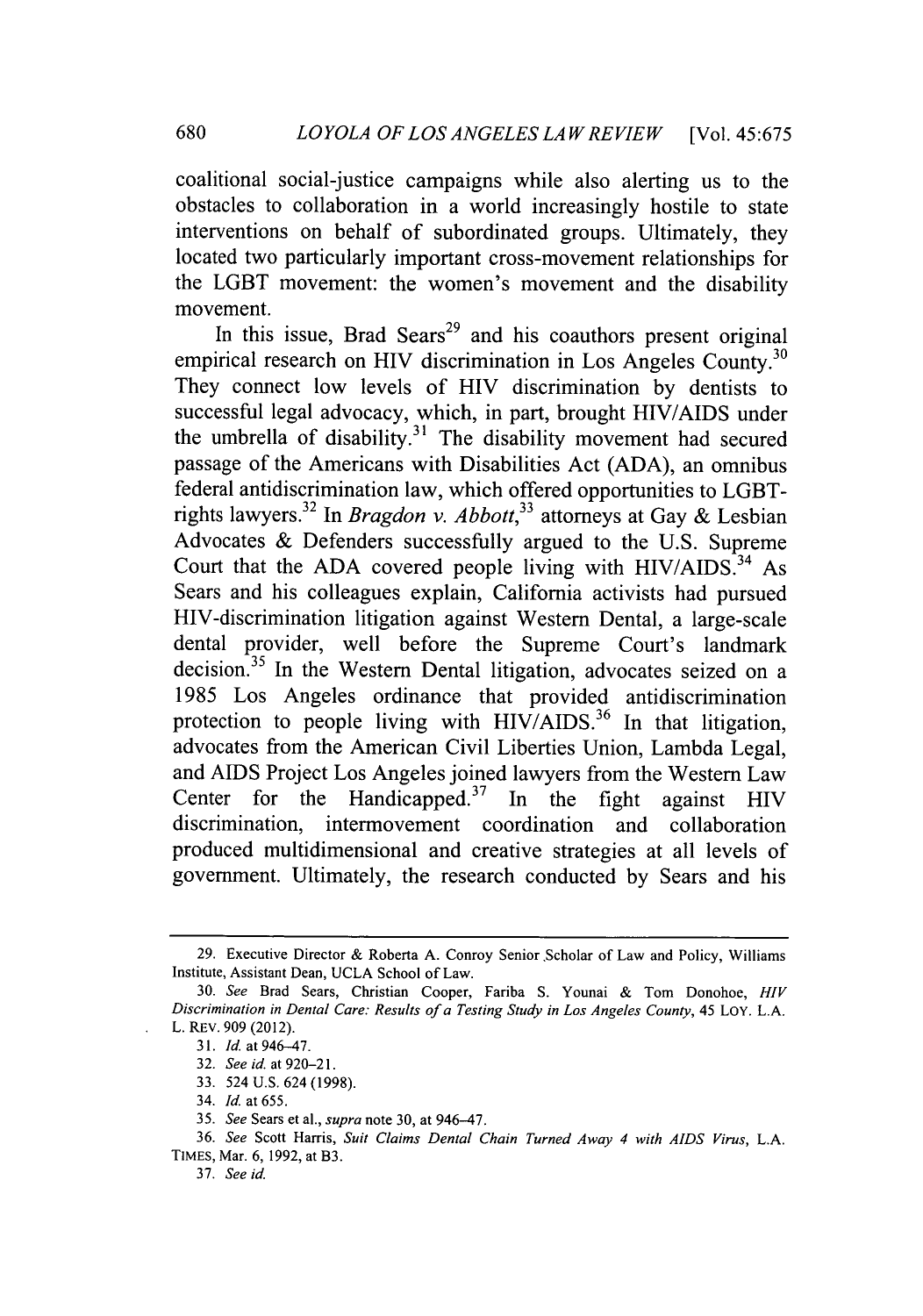colleagues demonstrates that activism at the intersection of LGBT rights and disability rights produced important social and cultural changes; the remarkably low incidence of overt HIV discrimination **by** dental providers in Los Angeles County owes much to the coalitional legal campaign against such discrimination.

While Sears and his coauthors look back at a successful intermovement collaboration and trace its positive effects, Professor Julie Greenberg<sup>38</sup> imagines new possibilities for multimovement coalitions.39 In her contribution to this issue, Greenberg explores whether intersex activists could turn to the legal frameworks in the contexts of disability, sex discrimination, and LGBT rights "to advance the intersex movement's major goal of modifying current medical practices."<sup>40</sup> While the intersex movement generally has, up to this point, relied on extralegal strategies,<sup>41</sup> Greenberg sees space for legal tools other movements developed.<sup>42</sup> Specifically, she carefully analyzes legal concepts that intersex advocates could deploy to prevent early medical interventions in the lives of children with an intersex condition. Seizing on doctrine developed **by** women's and LGBT rights advocates, Greenberg considers the space provided **by** antidiscrimination law governing gender performance and stereotypes.<sup>43</sup> As she concludes, "Now that courts recognize that statutory prohibitions against sex discrimination protect people from discrimination based on sex and gender stereotypes, a sex discrimination framework could be an effective tool for challenging cosmetic genital surgeries and other medical protocols performed on infants with an intersex condition."<sup>44</sup> In this way, Greenberg opens up productive avenues for future work, **by** both legal scholars and movement activists, on the potential for intermovement borrowing.

Greenberg's analysis, though, shows that, in considering whether and how to borrow legal strategies from other movements, activists should contemplate not only the benefits but also the constraints of cross-movement relationships. Just as the LGBT

**44.** *Id.* at **888.**

**<sup>38.</sup>** Professor of Law, Thomas Jefferson School of Law.

*<sup>39.</sup>* See Julie **A.** Greenberg, *Health Care Issues Affecting People with an Intersex Condition* or **DSD:** Sex or Disability Discrimination?, **45 LoY. L.A. L. REv.** 849 (2012).

<sup>40.</sup> *Id.* at **852.**

*<sup>41.</sup> Id.*

<sup>42.</sup> *See id.*

**<sup>43.</sup>** *See id.* at **882-84.**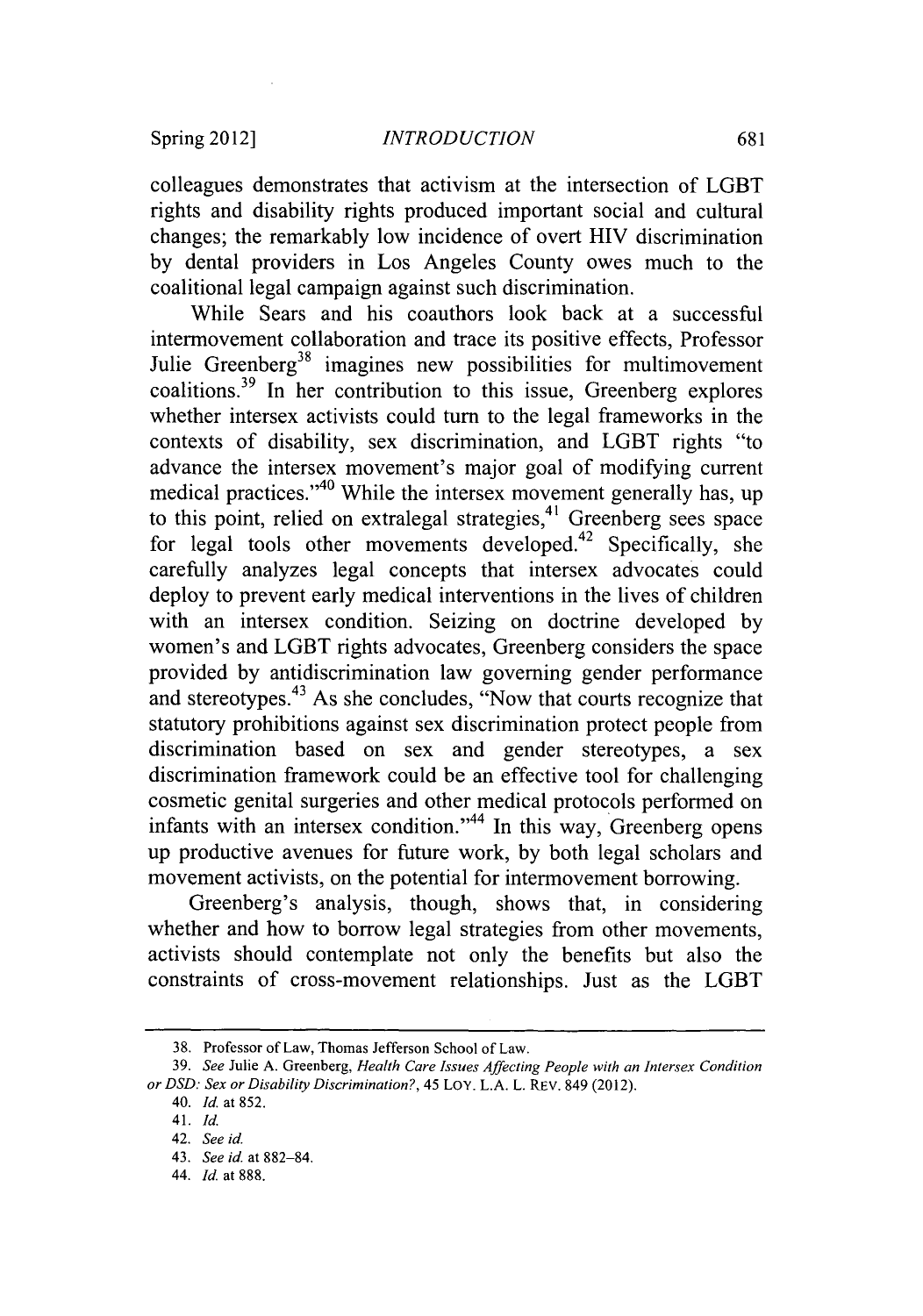movement has successfully used opportunities created **by** the disability movement to protect people living with **HIV/AIDS** from discrimination, Greenberg considers whether intersex advocates can use a disability framework to stop early medical interventions on children with an intersex condition. She argues that the **ADA** and state disability laws could provide viable legal claims to limit early surgical interventions.<sup>45</sup> The move to a disability framework, however, is not simply a tactical choice for legal advocates. Instead, as Greenberg shows, some intersex activists fear that resort to disability terminology "will perpetuate," rather than erode, "stigma and social prejudice." 46 When compared to the **HIV/AIDS** context, then, we see that the stigma experienced **by** the particular constituency may influence the ease with which advocates for that constituency can draw on a disability framework. Rather than consign herself to this obstacle, Greenberg urges a turn to the critical work of disability theorists, who have displaced the medical model with a social model that relates disability to structures and norms that create barriers to individuals, rather than to the individuals themselves.<sup>47</sup> By presenting a complicated picture of cross-<br>movement pollination between the intersex and disability movement pollination between the intersex and disability movements, Greenberg suggests that intermovement coalition building can prove both liberating and constraining at the same time.

Lest we confine ourselves to the domestic context, Professor Holning Lau focused our attention abroad, interrogating some of the common assumptions about the globalization of LGBT rights work.<sup>48</sup> Lau, an expert on sexual orientation and gender identity issues in East Asia, questioned the reductive use of "Westernization" as a description of reforms occurring throughout the world to promote the rights of LGBT individuals.<sup>49</sup> Instead, Lau argued that the picture is more complex: action on LGBT rights emerges from a complicated interaction of global and local norms and experiences.<sup>50</sup> Lau claimed that **by** resisting the simplistic use of the rhetoric of "Westernization" and instead producing a more sophisticated understanding of LGBT

*<sup>45.</sup> See id. at* **896-902.**

*<sup>46.</sup> Id at 903.*

*<sup>47.</sup> See id at* 903-04.

<sup>48.</sup> Professor Holning Lau, Assoc. Professor of Law, Univ. of **N.C.** Sch. of Law, Remarks at Loyola of Los Angeles Law Review Symposium: LGBT Identity and the Law (Oct. 21, **2011).**

**<sup>49.</sup>** *Id.*

*<sup>50.</sup> Id.*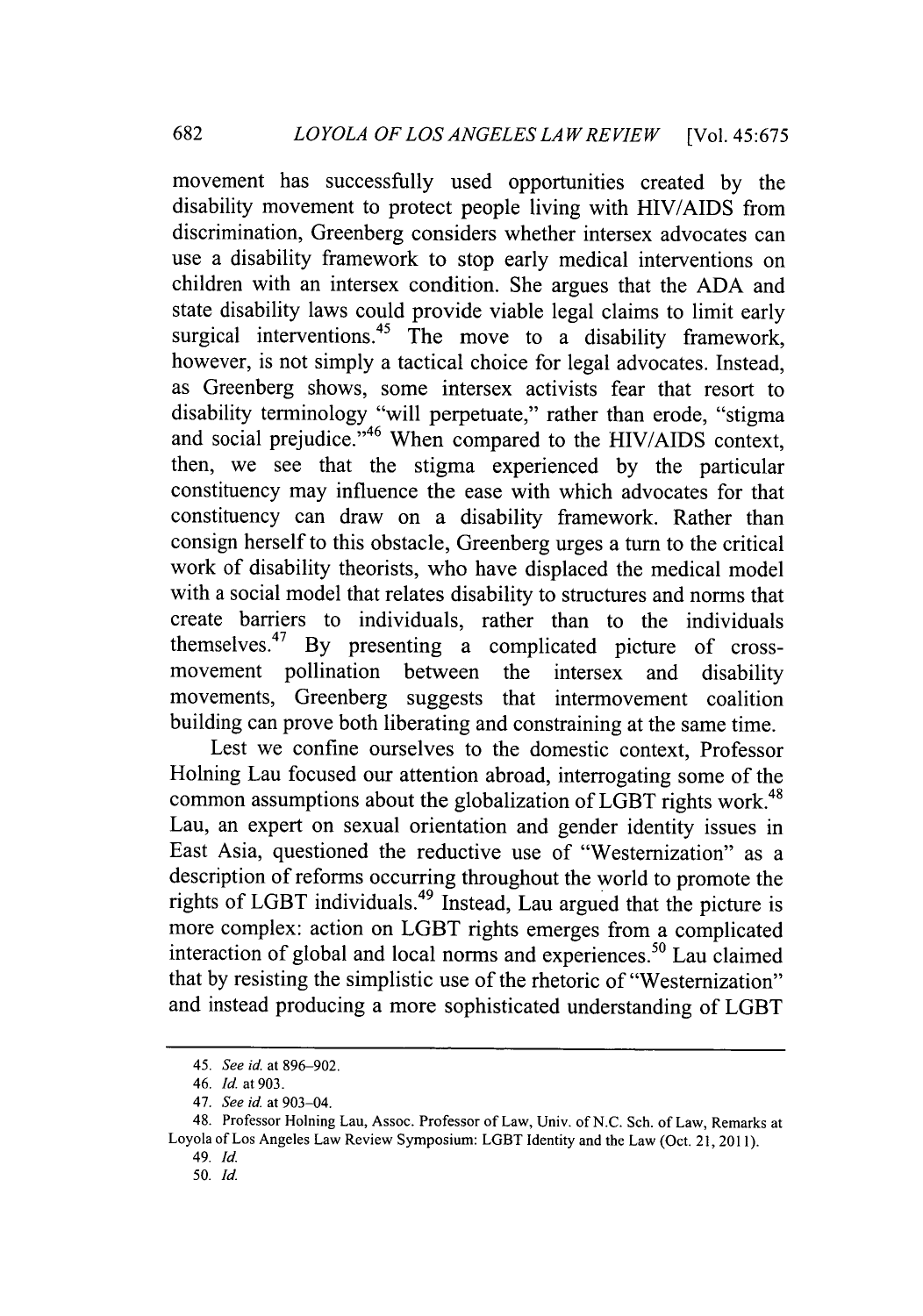rights in non-Western countries, we can better understand the dynamics of social change.<sup>51</sup> Ultimately, through Lau's lens, we can transcend the politicized discourse on LGBT rights and assess distinctive local developments on their own terms.

### **II.** LOCATING LGBT **RIGHTS IN** BROADER NORMATIVE **CONFLICTS**

As the foregoing discussion illustrates, the Symposium speakers attended to a variety of LGBT issues, of which marriage was only one. **By** understanding the relevant stakes in contests not only over marriage but also over antidiscrimination law, constitutional doctrine, health care, and family policy, the Symposium participants demonstrated that the struggle over LGBT rights involves much more than recognition of LGBT equality and liberty. Instead, it features a contest over the roles of women and men, the proper location for sexual expression, healthy child development, and the normative structure of the family itself.

Conflicts over LGBT rights, along both dimensions of sexual orientation and gender identity, have a mutually constitutive relationship with conflicts implicating the role of women. Several years ago, Professors Sylvia Law and Andrew Koppelman each argued persuasively that gender and sexual orientation are metaphors for each other.<sup>52</sup> Contributing to this rich body of work, Professor Cary Franklin's remarks at the Symposium exposed the relationship between the contested definition of sex for purposes of Title VII and conflicts over sexuality.<sup>53</sup> More specifically, her analysis suggests that the conservative framing of "sex" as biological limited the reach of sex-discrimination prohibitions for women-defining gender roles out of Title VII coverage and shoring up sex-differentiated family roles-and simultaneously constructed separate categories of sexual orientation and gender identity that operated outside the bounds of

*<sup>51.</sup> Id.*

*<sup>52.</sup> See* Andrew Koppelman, *Why Discrimination Against Lesbians and Gay Men Is Sex Discrimination,* **69 N.Y.U.** L. REv. **197** (1994); Andrew Koppelman, *The Miscegenation Analogy: Sodomy Law as Sex Discrimination,* **98** YALE **L.J.** 145 **(1988);** Sylvia **A.** Law, *Homosexuality and the Social Meaning of Gender,* **1988** Wis. L. REv. **187 (1988).**

**<sup>53.</sup>** Professor Cary Franklin, Assistant Professor of Law, Univ. of Tex. Sch. **of** Law, Remarks at Loyola of Los Angeles Law Review Symposium: LGBT Identity and the Law (Oct. 21, **2011).**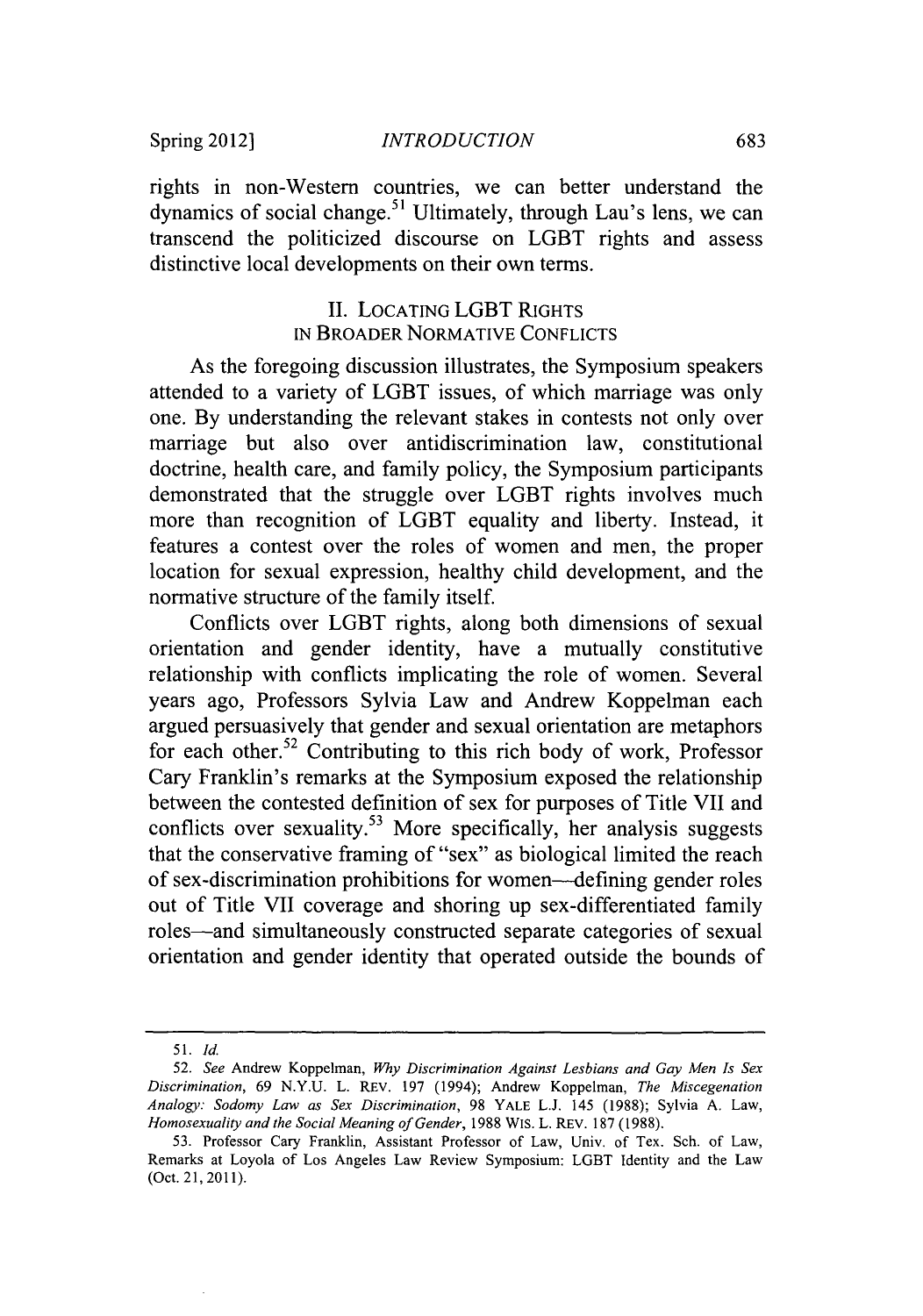"sex" itself.<sup>54</sup> In this sense, Title VII provided the terrain on which the left and right constructed and contested the very meanings of sex, gender, and sexual orientation.

Staying in the realm of antidiscrimination law, Professor Clifford Rosky showed how social-conservative opponents of LGBT rights have turned to anxiety about children's sexual and gender development to frame their opposition to **ENDA,** a law that would provide workplace nondiscrimination protection for LGBT employees.<sup>55</sup> Rosky showed that the most recent anti-LGBT campaigns harken back to Anita Bryant's **1977** "Save Our Children" campaign; yet rather than reproduce blatantly offensive themes of recruitment, activists leading the current efforts opt instead for what they take to be seemingly more innocuous notions of protecting children from "gender confusion."<sup>56</sup> By fitting **ENDA** into broader conflicts over gender variation and its relationship to childhood development, anti-ENDA forces have made a debate about workplace nondiscrimination part of a far-reaching ideological conflict about the proper roles of women and men.

Professor Julie Nice's<sup>57</sup> contribution to this issue explores the ways in which anti-same-sex-marriage forces use the "responsible procreation" argument to define marriage and family in a way that excludes same-sex couples and their children.<sup>58</sup> In charting the trajectory of the "responsible procreation" argument, Nice shows how social conservatives abandoned some of the central tenets of their case against same-sex couples in order to integrate rationales about procreation into an increasingly pro-gay world.<sup>59</sup> As straightforward procreation arguments grew outmoded in light of contemporary family law and policy, anti-same-sex-marriage advocates reworked arguments about procreation and childrearing **by** reconceptualizing the state's specific role in family formation and support. Casting same-sex couples as ultraresponsible, deliberate,

684

*<sup>54.</sup> Id.*

*<sup>55.</sup>* Professor Clifford Rosky, Assoc. Professor of Law, Univ. of Utah **S.J.** Quinney Coll. of Law, Remarks at Loyola of Los Angeles Law Review Symposium: LGBT Identity and the Law (Oct. 21, **2011).**

*<sup>56.</sup> Id.*

**<sup>57.</sup>** Herbst Foundation Professor of Law, University of San Francisco School of Law.

*<sup>58.</sup> See* Julie **A.** Nice, *The Descent of Responsible Procreation: A Genealogy of an Ideology,* 45 LOY. **L.A.** L. REV. **781** (2012).

*<sup>59.</sup> See id* at 812-14.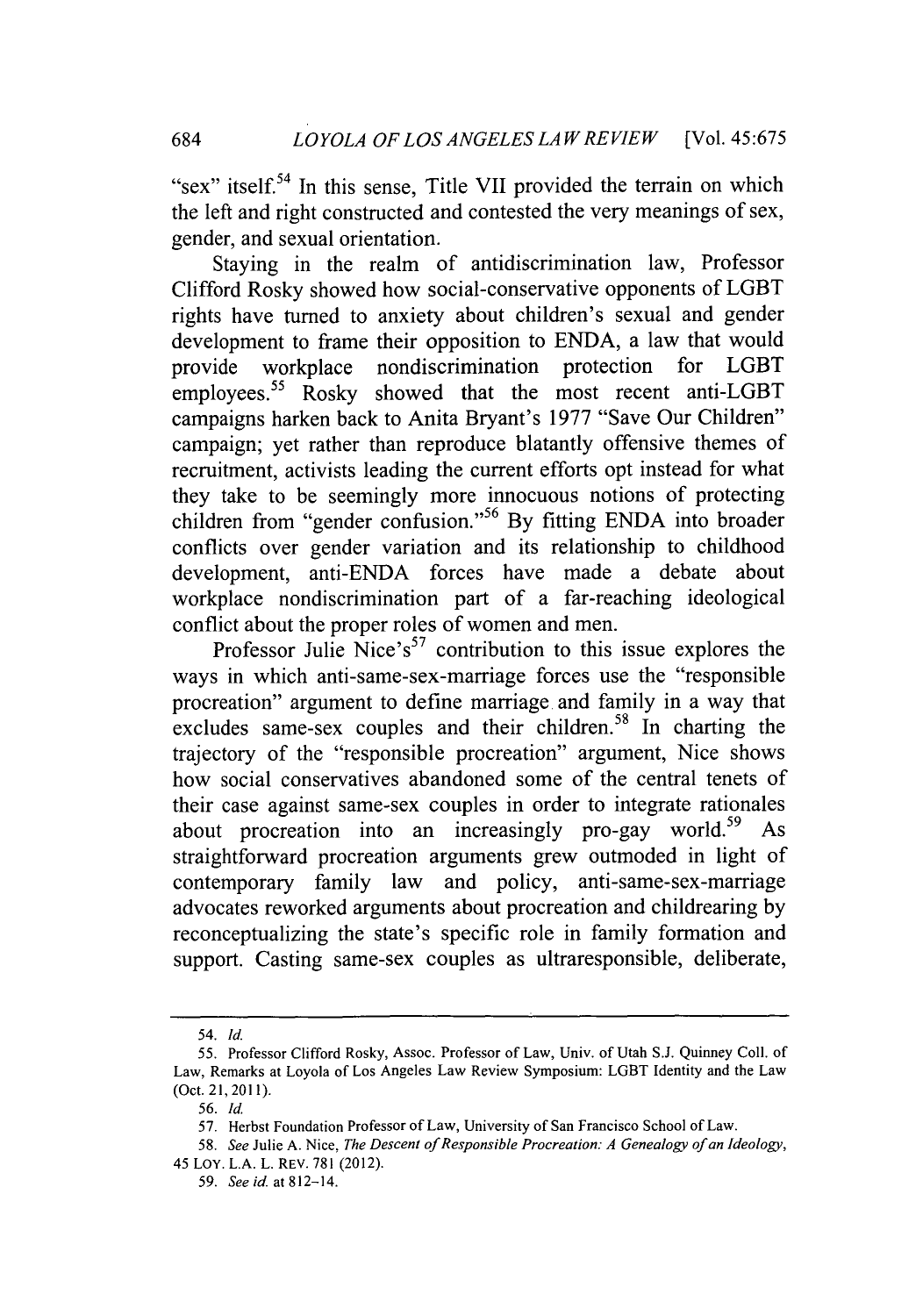and affluent procreators, Christian Right advocates argue that lesbians and gay men do not need state support and encouragement.<sup>60</sup> Heterosexuals, in contrast, require the state's guiding hand in order to channel irresponsible nonmarital sex into stable, marital households.<sup>61</sup> Nice, an expert on both sexual orientation and poverty law, shows that deployment of the "responsible procreation" argument in anti-same-sex-marriage rhetoric shares much with antiwelfare advocacy, in which conservatives used marriage promotion as welfare reform.<sup>62</sup> As she explains, the use of marriage as a private welfare system in the 1990s relied on "racialized and gendered stereotypes of the 'welfare queen' and 'deadbeat dad."<sup>63</sup> The gendered dimensions of those stereotypes would reemerge in anti-same-sex-marriage discourse, informing the "responsible procreation" argument that social conservative activists use to justify the exclusively heterosexual channeling function of marriage.

All three contributions-Franklin's, Rosky's, and Nice's-track the historical trajectory of anti-LGBT argumentation and, in doing so, uncover the broader contest over gender at stake. Conservatives framed sex for purposes of Title VII in a way that sought to stabilize conventional notions of gender not simply in the workplace but also in the family. Indeed, Franklin noted that the short legislative debate over Title VII's prohibition on sex discrimination was framed explicitly in terms of gendered family roles. $64$  In the current fight over **ENDA,** social-conservative activists again attempt to shield traditional gender roles. They argue that antidiscrimination protection for transgender teachers threatens to show children that gender roles are malleable and socially constructed, and, in that way, schools may undermine the sex-differentiated roles that some parents model for their children in the home. This exact sex differentiation forms the normative underpinnings of the "responsible procreation" argument against marriage for same-sex couples. The idea that marriage binds men to the women they impregnate relies on gendered framings of women as vulnerable and dependent mothers

**<sup>60.</sup>** *See id. at* **791-92.**

**<sup>61.</sup>** *See id. at* **791.**

**<sup>62.</sup>** *See id. at 805-06.*

**<sup>63.</sup>** *Id. at* **806.**

<sup>64.</sup> Franklin, *supra* note **53.**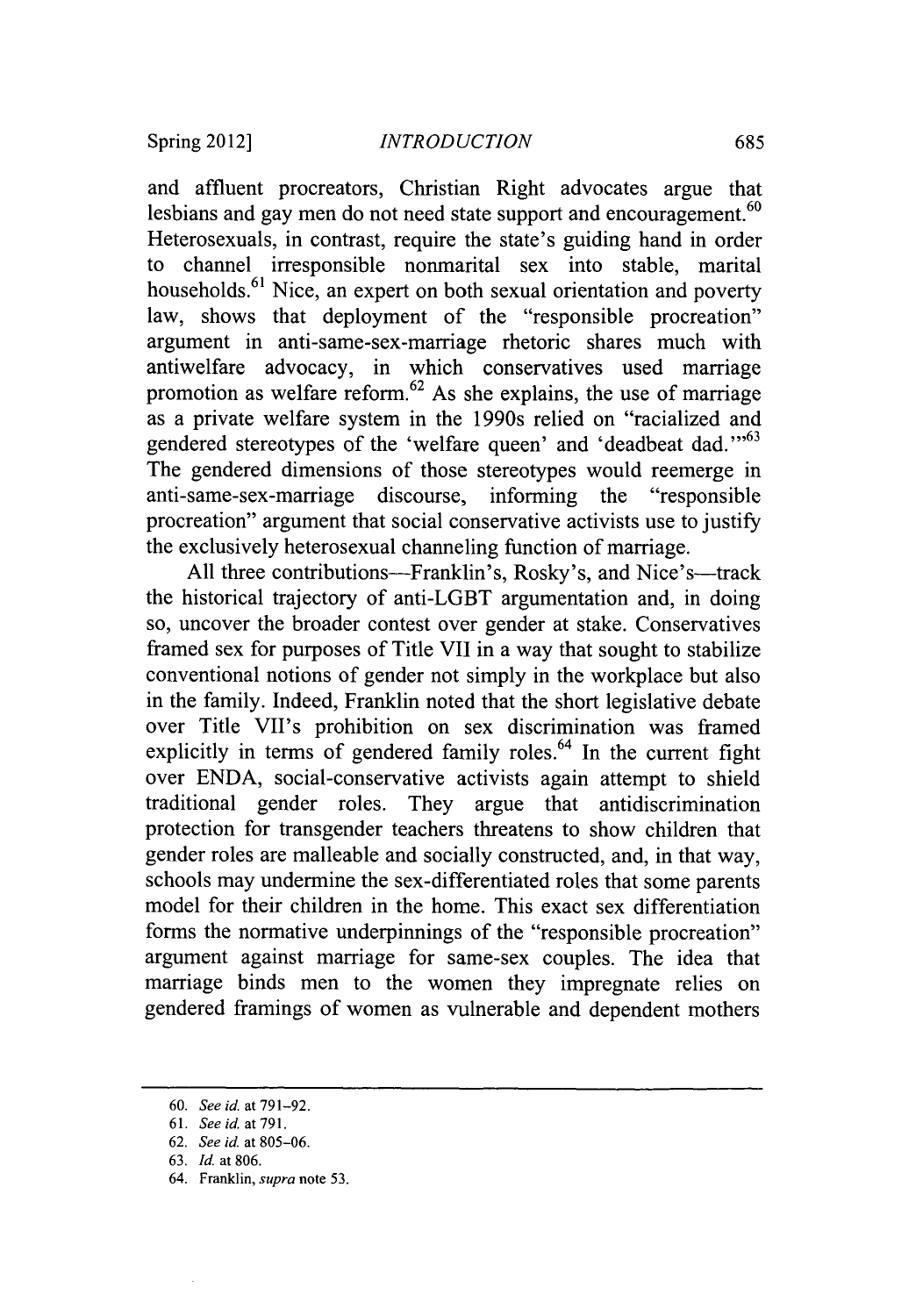and men as irresponsible and uncommitted fathers. 65 Together, then, the speakers exposed the mutually constitutive relationship between sexuality and gender and located the overlapping sites on which those concepts are contested.

## III. **ATTENDING** TO THE MOST **VULNERABLE POPULATIONS**

Some scholars argue that marriage serves the most privileged lesbians and gay men-those who are already out, in relationships, and most likely to benefit from the rights and responsibilities, including joint property ownership and employer-sponsored health care coverage, that come with marriage.<sup>66</sup> Others, however, contend that marriage stands to benefit low-income and minority same-sex couples, who are more likely to raise children and less likely to have access to legal services necessary to engage in private ordering approximating the rights and benefits of marriage. $67$  To some extent, this is an empirical question that is best answered once marriage for same-sex couples is available on a wide scale for several years.

Instead of conducting the debate over privilege and vulnerability in the LGBT population on the terrain of marriage itself, the Symposium participants addressed some of our most vulnerable populations in ways that would have not come to the fore had the discussion been organized around the specific topic of marriage. While keeping the question of marriage in mind, the panelists engaged in robust discussions of the hurdles that segments of the LGBT population face and questioned the politics of inclusion and exclusion within the LGBT community itself. Together our speakers and authors urged attention to important but underserved populations: people living with HIV/AIDS, transgender individuals, minors with an intersex condition, and children of nonmarital parents. As Dr. Meyer's remarks suggested, attention to these

**686**

*<sup>65.</sup> See* Deborah **A.** Widiss, Elizabeth L. Rosenblatt **&** Douglas NeJaime, *Exposing Sex Stereotypes in Recent Same-Sex Marriage Jurisprudence,* **30 HARV. J.L. & GENDER** 461, *495* **(2007).**

*<sup>66.</sup> See, e.g.,* **MICHAEL WARNER, THE TROUBLE WITH NORMAL: SEX, POLITICS, AND THE ETHICS** OF **QUEER** LIFE **(1999);** Cathy Cohen, *The Price of Inclusion in the Marriage Club,* **GAY** COMMUNITY **NEWS,** Winter **1996,** at **27;** Lisa Duggan, *The Marriage Juggernaut, GAY* **COMMUNITY NEWS,** Winter **1996,** at *5, 5.*

**<sup>67.</sup>** *See, e.g.,* RANDY **ALBELDA ET AL.,** WILLIAMS **INST.,** POVERTY **IN THE LESBIAN, GAY, AND BISEXUAL** COMMUNITY **15 (2009),** *available at* http://williamsinstitute.1aw.ucla.edu/ research/census-Igbt-demographics-studies/poverty-in-the-lesbian-gay-and-bisexual-community.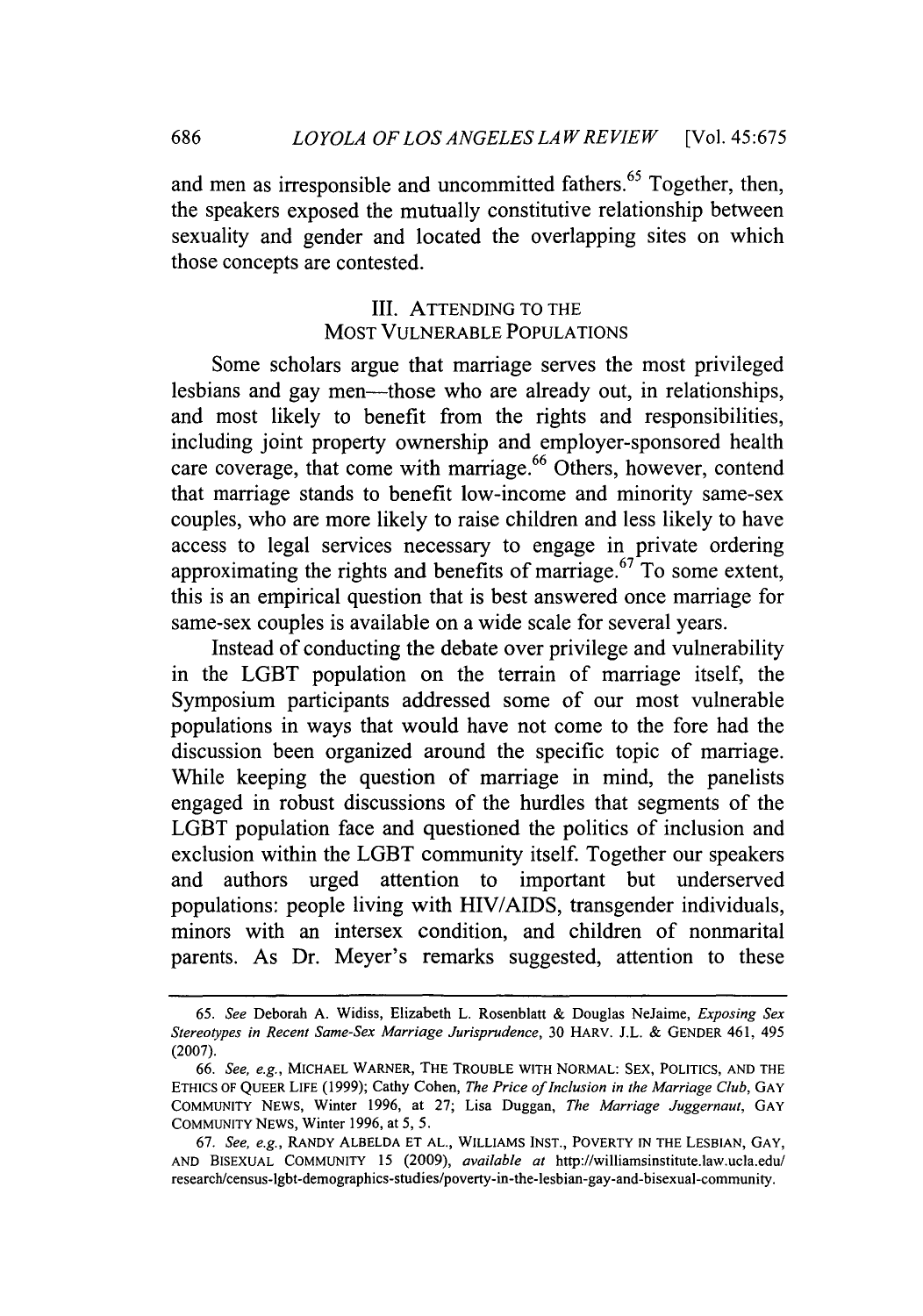populations is not simply a topic for legal advocacy but instead implicates social policy more generally.<sup>68</sup>

Brad Sears focused our attention on access to medical care for people living with HIV/AIDS. Discrimination has been a continuing experience that activists have attempted to confront with both legal and extralegal tools. Sears and his coauthors report some heartening news: even though their research documented rampant discrimination **by** many other kinds of medical providers, they found relatively little overt discrimination **by** dentists in Los Angeles County.69 Because dentists were subject to litigation early in the **HIV/AIDS** struggle and because these suits produced favorable settlements and prompted protective state legislation, dentists have conformed their education and practices to meet the demands of legal regulation. 70 Unlike other medical contexts, in which the issue has not received as much attention, dentistry has internalized the legal norms that now govern the provision of medical care to HIV-positive patients.<sup> $71$ </sup> Accordingly, a particularly vulnerable population--people living with HIV/AIDS-enjoys greater access to dental care and less discrimination.<sup>72</sup> Discrimination, however, continues to be more prevalent in areas with higher concentrations of low-income and minority HIV-positive individuals.<sup>73</sup> As Sears and his colleagues conclude, "HIV discrimination is higher in certain parts of Los Angeles, such as the San Gabriel Valley and South Central **L.A.,** areas with higher proportions of HIV-positive people who are lowincome, female, and people of color."<sup>74</sup> In other words, even as lawbased advocacy has benefited the HIV-positive population, more vulnerable segments within that population continue to face discrimination at higher rates than their counterparts.

Professor Katherine Pratt drew attention to the obstacles facing transgender individuals in the federal tax system and the relationship of those obstacles to access to medical care.75 While other scholars

**<sup>68.</sup>** Meyer, supra note **19.**

**<sup>69.</sup>** *See* Sears et al., *supra* note **30,** at **912.**

*<sup>70.</sup>* See id. at 924-26 (documenting the impact of litigation as well as the role of government enforcement agencies).

**<sup>71.</sup>** *See* id at **912.**

**<sup>72.</sup>** *See* id

**<sup>73.</sup>** Id.

<sup>74.</sup> *Id*

**<sup>75.</sup>** Professor Katherine Pratt, Professor of Law, Loyola Law School Los Angeles, Remarks at Loyola of Los Angeles Law Review Symposium: LGBT Identity and the Law (Oct. 21, **2011).**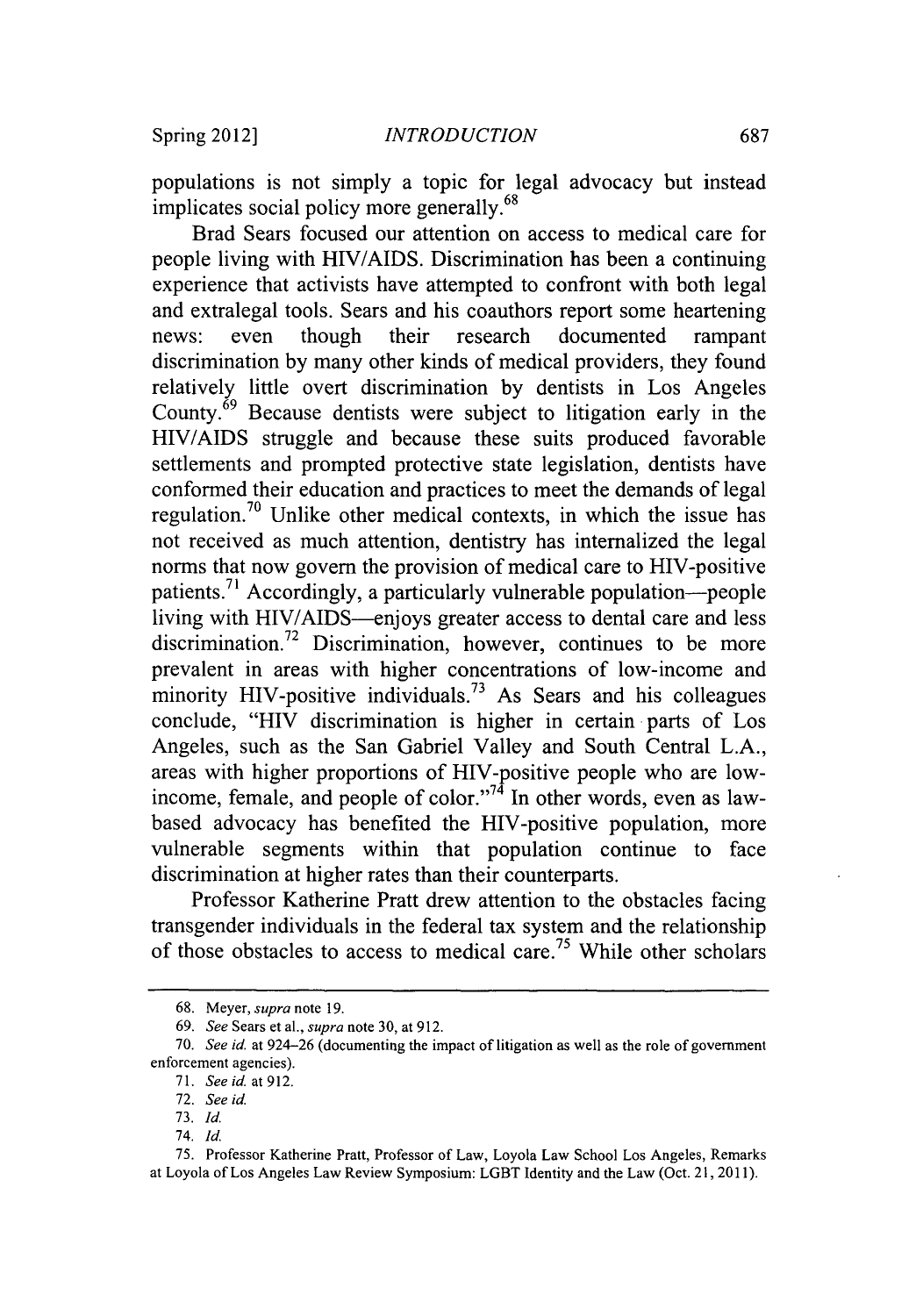have documented discrimination on the basis of gender identity and expression **by** employers, health care providers, and a variety of administrative agencies, Pratt shifted the lens toward the tax system, focusing on the tax treatment of sex reassignment surgery and associated medical procedures.<sup>76</sup> She analyzed the United States Tax Court's opinion in *O'Donnabhain v. Commissioner of Internal Revenue*, $^{7}$  attending specifically to the offensive and harmful stereotypes inherent in the arguments made **by** the Internal Revenue Service in its attempt to deny the transgender taxpayer's medical deductions.78 Pratt's remarks highlight the wide-ranging prejudice that denies the dignity of transgender individuals and makes access to medical care for an already economically vulnerable population more difficult.

Shifting our attention away from adults and toward children in the context of medical care, Professor Greenberg, in her contribution to this issue, forces us to confront a particularly vulnerable minor population-children with an intersex condition-that struggles simply for legal standing to contest its own medical treatment. Infants with an intersex condition often face medical intervention, obviously without their consent, that inflicts permanent obviously without their consent, that inflicts permanent psychological and physical **harm.79 By** putting the well-being of these children at the center of her analysis, Greenberg considers the legal possibilities for advocacy efforts that seek to delay medical intervention until the children themselves have a sense of their own identity and can meaningfully contribute to the decision-making process.<sup>80</sup> In this way, Greenberg is a voice for those who are kept voiceless.

Speakers on the LGBT Families panel also focused on the needs of children. Professor Joslin articulated parentage standards that would recognize parent-child relationships both within and outside of marriage, in both same-sex and different-sex families, and from both sexual intercourse and assisted reproductive technology. Professor Polikoff encouraged advocacy efforts that make space for arguments protecting parent-child relationships for children in nonmarital

**<sup>76.</sup>** *Id.*

**<sup>77.</sup>** 134 T.C. 34 (2010).

**<sup>78.</sup>** Pratt, supra note **75.**

**<sup>79.</sup>** *See Greenberg, supra* note **39,** at **862-65.**

**<sup>80.</sup>** *Id.* at **868.**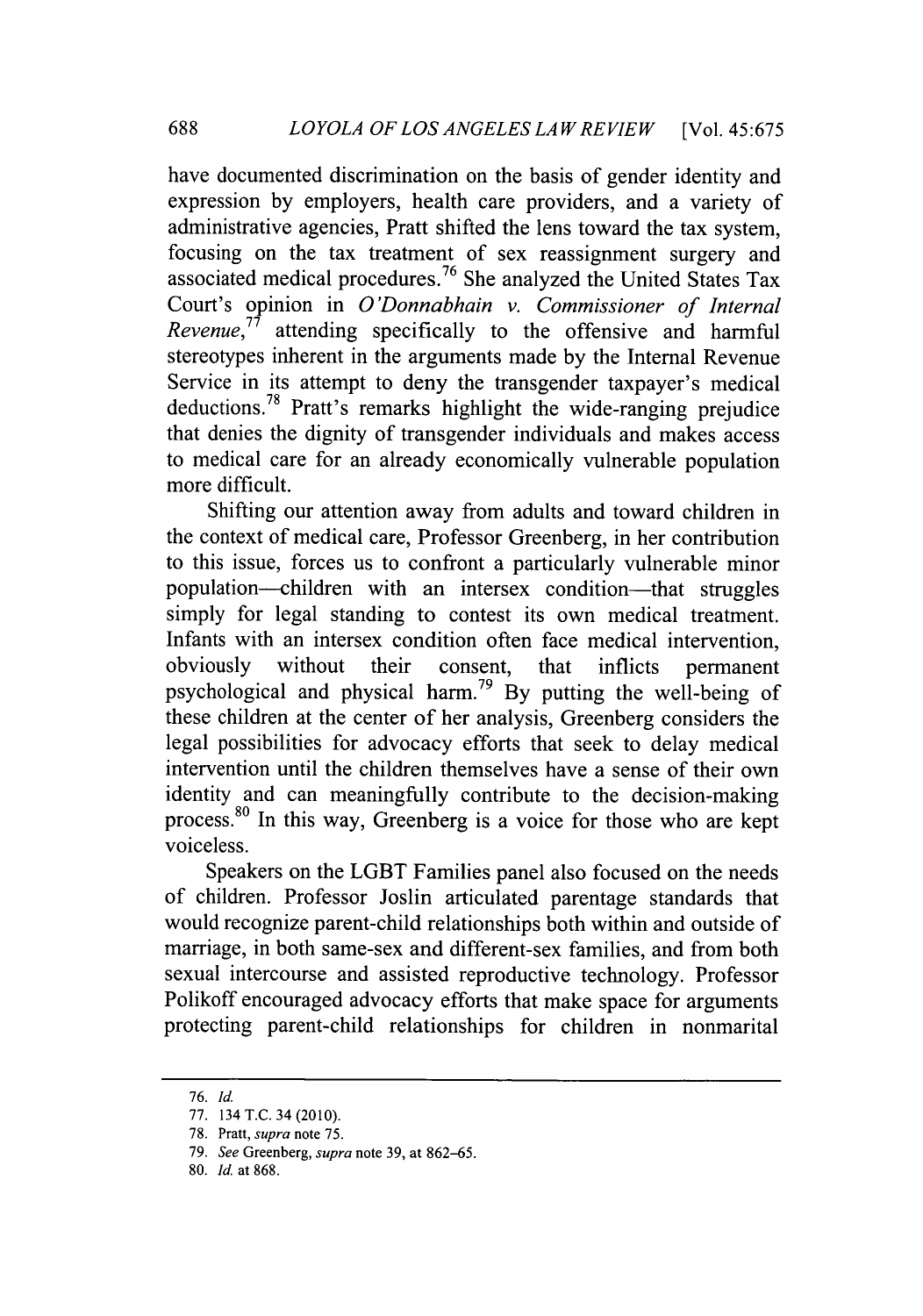family arrangements. Professor Murray worried that deploying the "illegitimacy as injury" argument in favor of marriage equality further marginalizes single, low-income minority parents and their children. While other panelists, including Davidson, Pizer, and Nice, resisted Polikoff's and Murray's critiques of LGBT advocacy, they did so **by** keeping vulnerable children and their parents at the center of analysis. LGBT rights lawyers, they argued, continue to advocate for the children of nonmarital parents, both straight and gay, even as they deploy marriage-focused arguments to help some of their clients secure recognition of their parental rights.

While marriage shed important light on some of the hurdles confronting vulnerable populations, particularly in our discussions of parents and children, many of these topics arose because we resisted a focus on marriage. In attending to the unique problems faced **by** marginalized segments of the population, the speakers and authors uncovered the immense amount of work left to do for LGBT rights. Such work will continue to exist even if and long after marriage equality becomes a reality.

## IV. THE **CONTINUING SIGNIFICANCE** OF THE **CLOSET**

Finally, **by** looking beyond marriage, which inherently features a level of outness, the Symposium speakers drew attention to the resonance of the closet in LGBT life. In his contribution to this issue, which draws heavily on his keynote address at the Symposium, Dr. Gates maps the contours of LGBT identity, explaining how and why demographers determine who counts as  $LGBT$ .<sup>81</sup> In doing so, Gates focuses on the intense political reaction to the numbers he himself has furnished-3.8 percent of adults identify as LGBT.<sup>82</sup> In teasing out the stakes in this debate, Gates attends to how notions of the closet affect both expectations and measures of the LGB population. 83 Even in a world of robust LGBT advocacy, increasing

*<sup>81.</sup> See* Gary **J.** Gates, *LGBT Identity: A Demographer's Perspective,* 45 LOY. **L.A.** L. REV. **693 (2012).**

**<sup>82.</sup>** *Id. at* **698.**

**<sup>83.</sup>** Gates provides a definition of the closet: "[T]he closet is more pathological, as it is associated with discordance in people's lives between how they identify **. . .**and how they behave or how they **feel.** In this case, the closet is not the discordance, per se, but rather the pathology that the discordance creates." *Id* at **701.** Because Gates focuses on measures of sexual orientation, he is concerned primarily with the lesbian, gay, and bisexual population.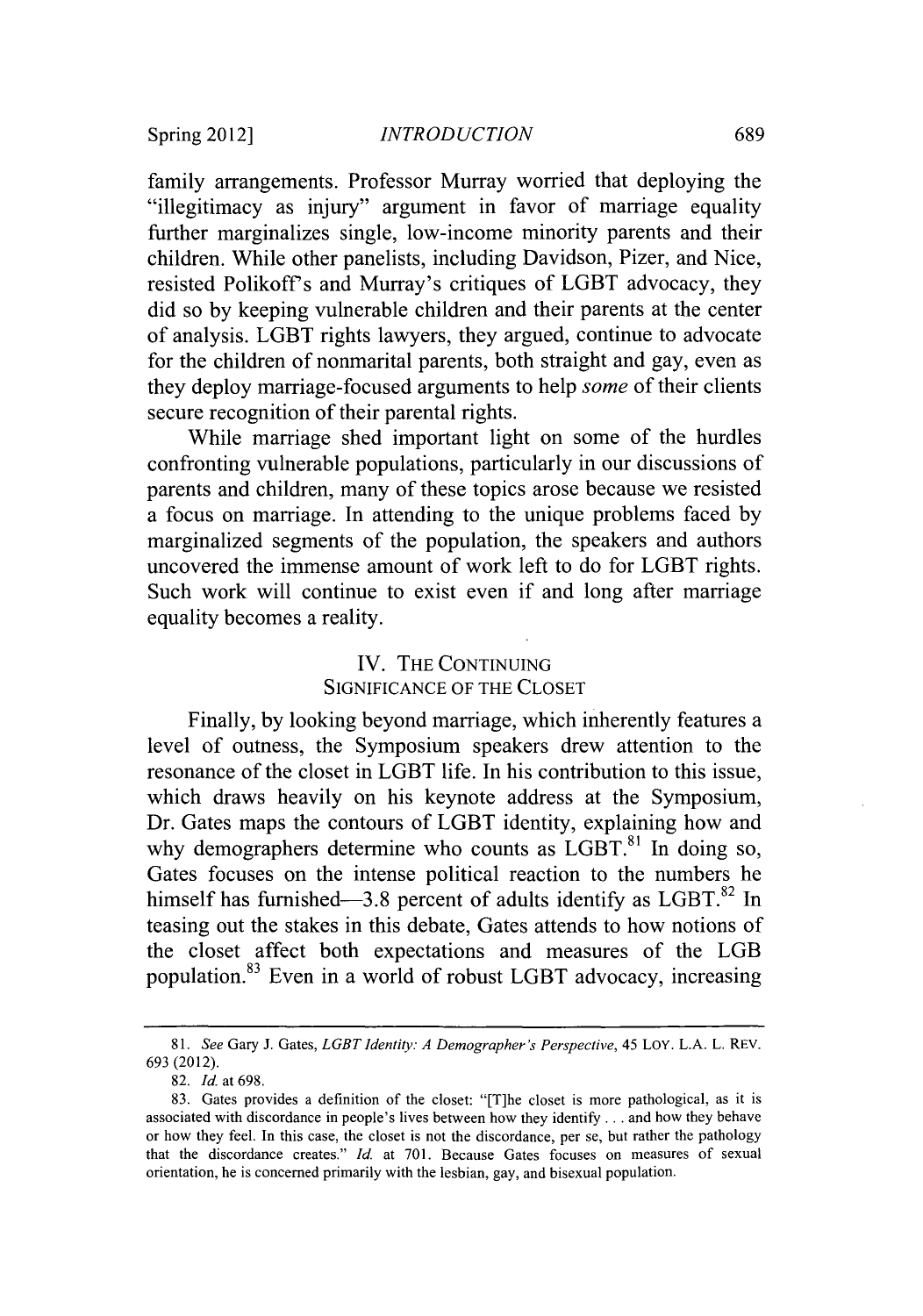marriage and relationship recognition for same-sex couples, and greater attention to discrimination against lesbians and gay men, the closet remains a force that structures the lives of many Americans. Gates argues that it is problematic to "limit our definition to identity measures, as this inherently minimizes the salience of the closet."<sup>84</sup> **By** using data on individuals' reports of relatively recent same-sex sexual encounters, Gates suggests that between 1 percent and **1.3** percent of adults are closeted, representing between **30** percent and 37 percent of the LGB population—a sizable portion indeed.<sup>85</sup>

What, Gates asks, are we to do with this information? Ultimately, the size of the closet suggests a number of implications for legal and political organizations-implications that likely would not have emerged from a discussion of marriage for same-sex couples. While some issues in the LGBT movement assume outness,86 others may productively incorporate experiences of the closet. What steps can the LGBT advocacy community take to make it safer for more individuals to come out? How might demographic differences in outness point toward different priorities for LGBT work in different regions? The closet, Gates claims, "can be an important aspect in how we document discrimination and how we assess stigma."<sup>87</sup>

Indeed, the heroes of the most famous **U.S.** Supreme Court case on LGBT rights had to negotiate the difficult relationship between outness and discrimination. As Professor Dale Carpenter shows in *Flagrant Conduct*,<sup>88</sup> his book on the path to *Lawrence v. Texas*,<sup>89</sup> John Geddes Lawrence and Tyron Garner-arrested under Texas's "homosexual conduct" law-had to decide whether to pursue their constitutional challenge when doing so meant complete outness to family and friends and to employers in a state without antidiscrimination protections.<sup>90</sup> In his remarks at the Symposium, Carpenter showed the unlikely course of events that placed Lawrence

<sup>84.</sup> *Id at 712.*

**<sup>85.</sup>** *Id. at* 704.

**<sup>86.</sup>** *See id.* at **711-12.**

**<sup>87.</sup>** *Id* at **712.**

**<sup>88.</sup> DALE** CARPENTER, **FLAGRANT CONDUCT:** THE STORY OF *LA WRENCE V. TEXAS (2012).*

**<sup>89. 539</sup> U.S.** *558* **(2003).**

**<sup>90.</sup>** *See CARPENTER, supra* note **88,** at **127** ("[T]he nonlegal stakes for Lawrence and Garner were real. Whatever the underlying truth, they were making a public declaration that they engaged in same-sex sodomy. It meant coming out as gay to the entire nation. Lawrence, for one, was still somewhat closeted on the job and to some members of his family.").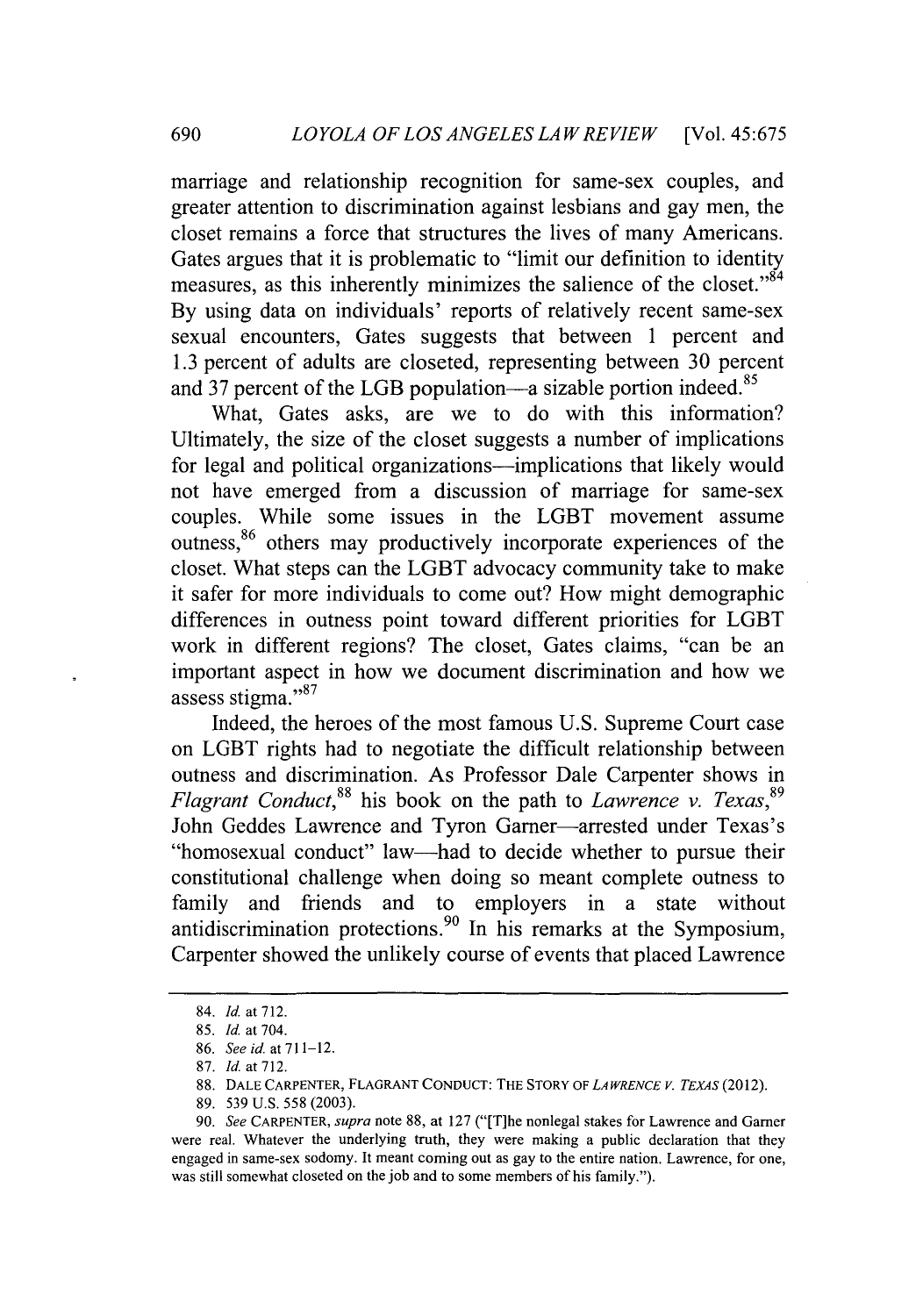and Garner, a working-class, interracial pair from a struggling Houston neighborhood, at the center of the LGBT rights movement.<sup>91</sup>

As the experiences of Lawrence and Garner suggest, the closet may structure LGBT lives in some locations, such as work, and not others, such as the home and social spaces. In their contribution to this issue, Pizer and her coauthors focus our attention on LGBT workers in a majority of states who have no recourse when subjected to employment discrimination.<sup>92</sup> In the absence of federal employment nondiscrimination mandates, the closet may shape the experiences of LGBT workers who fear losing their jobs. As Pizer and her colleagues show, "[n]umerous studies have documented that many LGBT people conceal their sexual orientation and/or gender identity in the workplace, which has been linked **by** research to poor workplace and health outcomes."<sup>93</sup> Indeed, "[m]ore than one-third of LGB respondents to the [General Social Survey] reported that they were not out to anyone at work, and only **25** percent were generally out to their coworkers."<sup>94</sup> Their vulnerability makes passage of **ENDA** especially pressing. Mustering the growing body of empirical research, including Dr. Meyer's work on minority stress, Pizer and her coauthors show how workplace discrimination, for both closeted and out employees, negatively impacts the mental and physical health of LGBT individuals.<sup>95</sup> As for employees who remain in the closet, though, research shows that "even in the absence of actual discrimination, staying closeted at work for fear of discrimination can have negative effects on LGBT employees." $96$  Ultimately, **ENDA** may displace the necessity of the closet for some workers and thereby improve their well-being and productivity.<sup>97</sup> In this sense,

**<sup>91.</sup>** Professor Dale Carpenter, Earl R. Larson Professor of Civil Rights and Civil Liberties Law, Professor of Law, Univ. of Minn. Law Sch., Remarks at Loyola of Los Angeles Law Review Symposium: LGBT Identity and the Law (Oct. 21, **2011).**

*<sup>92.</sup> See* Jennifer **C,** Pizer, Brad Sears, Christy Mallory **&** Nan **D.** Hunter, *Evidence of Persistent and Pervasive Workplace Discrimination Against LGBT People: The Need for Federal* Legislation Prohibiting Discrimination and Providing for Equal Employee Benefits, 45 LOY. L.A. L. REV. **715** (2012).

**<sup>93.</sup>** *Id.* at **735.**

<sup>94.</sup> *Id.*

**<sup>95.</sup>** *Id.* at **738-42.**

**<sup>96.</sup>** *Id.* at **736.**

**<sup>97.</sup>** *See id.* at 742 ("[A]n emerging body of research shows that [sexual orientation and gender identity] discrimination has negative effects upon LGBT employees in terms of physical and emotional health, wages and opportunities, **job** satisfaction, and productivity.").